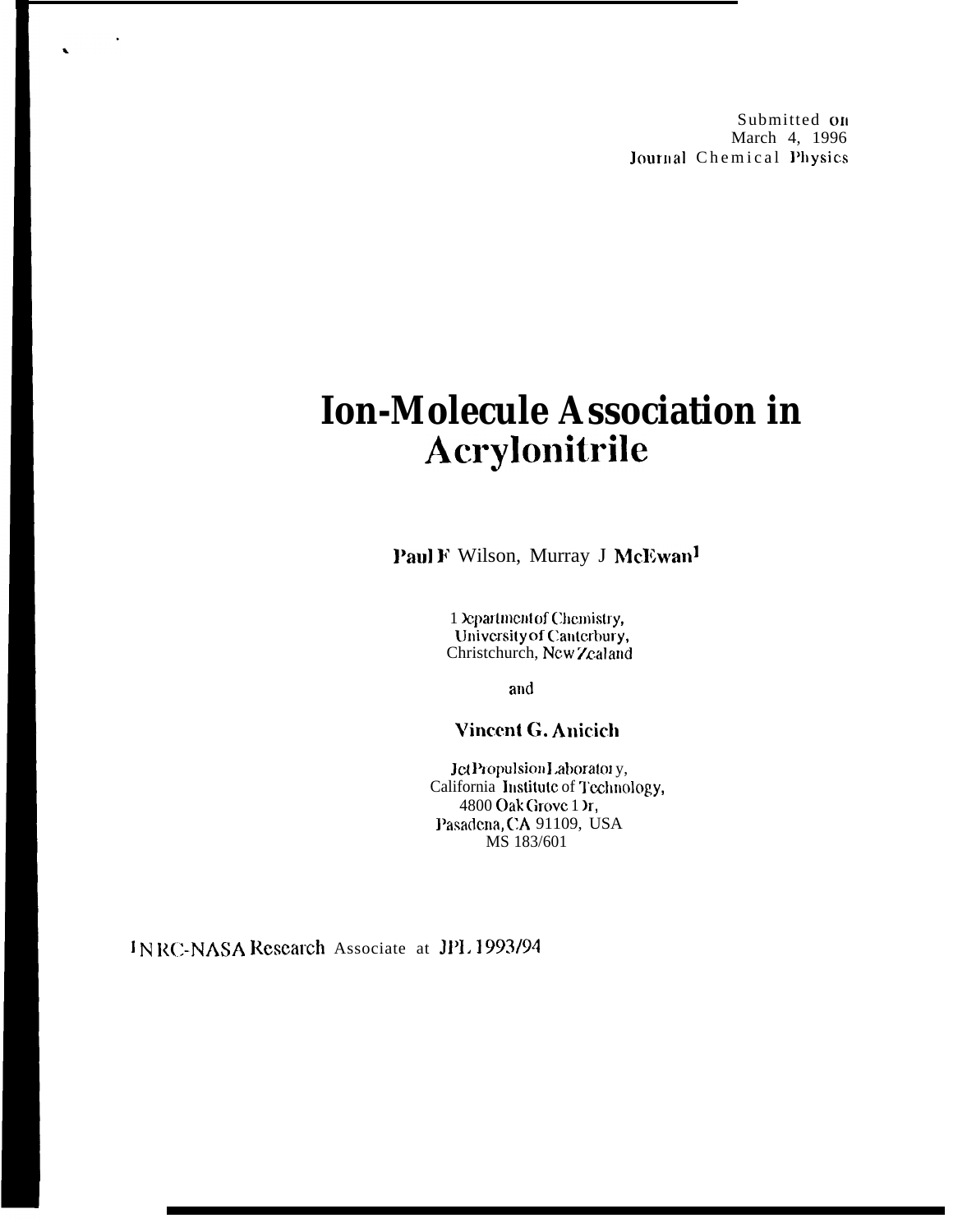#### Abstract

,

The association reaction of the ions  $CH_2CHCN^+$  and  $CH_2CHCNI^+$  with  $CH_2CHCN$ have been examined using ion cyclotron resonance (ICR) and selected ion flow tube (SIFT) techniques at room temperature. Differences between the results observed by the two techniques for the  $\text{CH}_2\text{C} \text{H} \text{C} \text{N}$ +/CH<sub>2</sub>CHCN system arc accounted for by considerations of the lifetime,  $Z(C6116NZ+)$ \*. In the lCR, the rate coefficient for bimolecular reaction yielding CH<sub>2</sub>CHCNH<sup>+</sup>+C<sub>3</sub>H<sub>2</sub>N is k = 2.5 x 10<sup>-9</sup> cm<sup>3</sup> s<sup>-1</sup>. In the SIFT, the pseudo bimolecular rate coefficient is k = 2.8 x 10-9 cm<sup>3</sup> s-1, but the major product ion is the association adduct,  $C_6H_6N_2^+$ . The  $CH<sub>2</sub>CHCNH<sup>+</sup>/CH<sub>2</sub>CHCN$  system yielded the association adduct in both techniques. The termolecular process measured for the latter association gives a rate coefficient of  $k_3 = 1.2 \times 10^{-23}$  cm<sup>6</sup> s<sup>-1</sup> for M = CH<sub>2</sub>CHCN.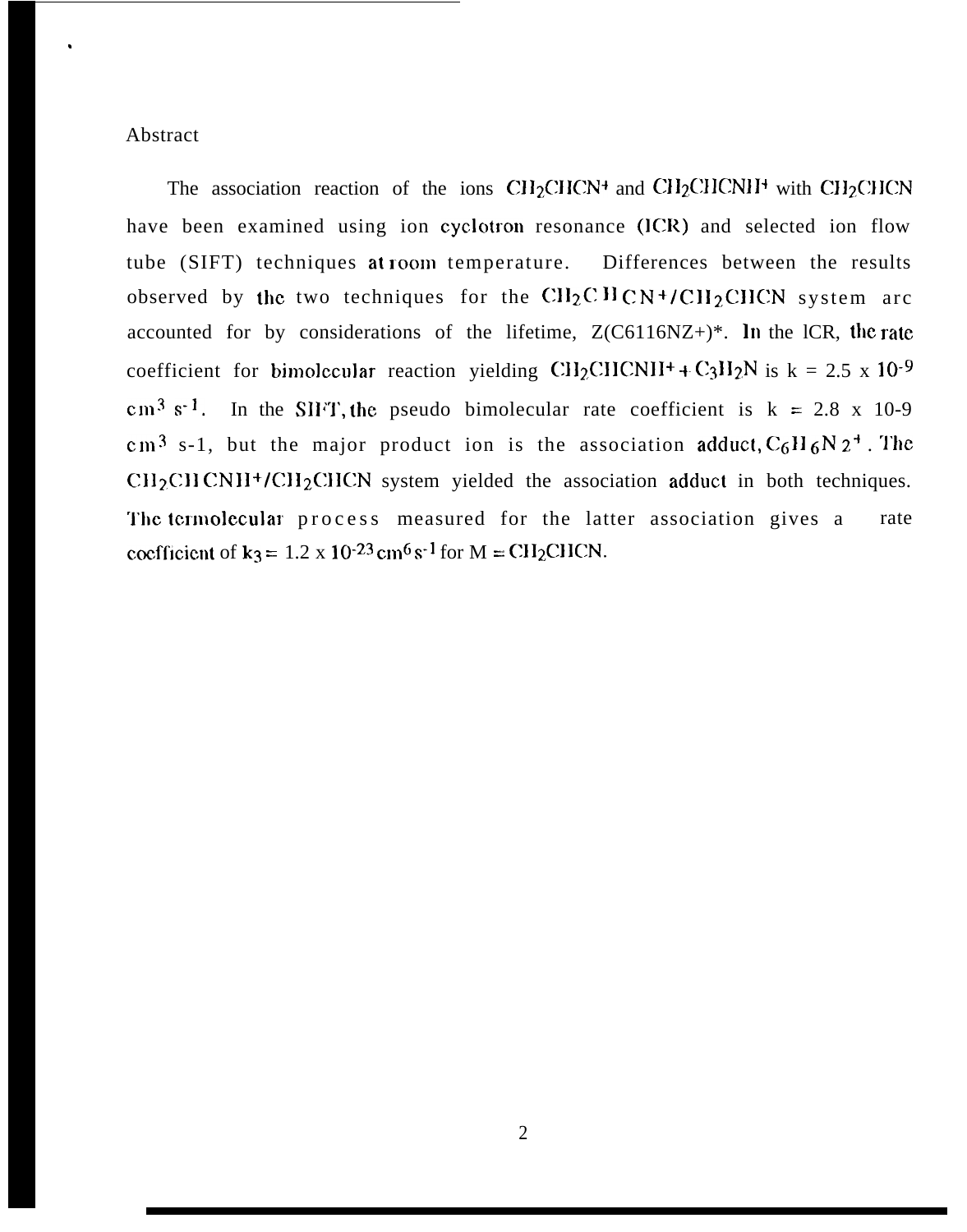### **Introduction**

Acrylonitrile (propenenitrile or viny) cyanide) polymerizes readily via a radical mechanism in solution at room temperature. The propensity to polymerize is sufficiently strong that it is usual to add a radical scavenger to the solution to prevent polymerization when oxygen (an inhibitor) is removed. Polymerization of acrylonitrile is also known to occur via nucleophilic addition of an anion by a Michael-type reaction. \* The ion-chemistry of acrylonitrile has also been studied. The negative ions formed by electron attachment to acrylonitrile in the gas phase have been  $\alpha$  anined<sup>2,3</sup> and the ensuing intracluster anionic polymerization in acrylonitrile clusters formed in a sonic nozzle have also been investigated. $4$ 

Several studies of the gas phase ion chemistry of positive ions with acrylonitrile have been undertaken. The reaction chemistry of CII<sub>2</sub>CIICN<sup>+</sup>, C $H_2$ CHCNH<sup>+</sup> and C<sub>3</sub>H<sub>2</sub>N<sup>+</sup> with a number of simple neutrals was reported by Petrie et al.<sup>5</sup> The ion-molecule chemistry of CH<sub>2</sub>CHCN with  $C_n$ <sup>+</sup> (n = 10-18, 20) was reported by Sun *et al.*<sup>6</sup> and with the fullerine mono-, di - and tri-cations by Javahery et  $al$ <sup>7</sup>

Acrylonitrile is one of the molecules observed using radioastronomy techniques in interstellar clouds. $8.9$  Several reactions of positive ions derived from CII<sub>2</sub> CHCN with molecules of relevance to interstellar conditions were reported by Petric et al.  $1 \, 0$  using the selected ion flow tube technique. It was apparent in these earlier ion-molecule studies that just as acrylonitrile will polymerize in solution, so too, the gas phase ions CH2CHCN<sup>+</sup> and CH2CHCNII<sup>+</sup> readily associate with the parent gas to form adducts. The product adduct ions formed by association were formed efficiently at C 1 osc to the collision rate at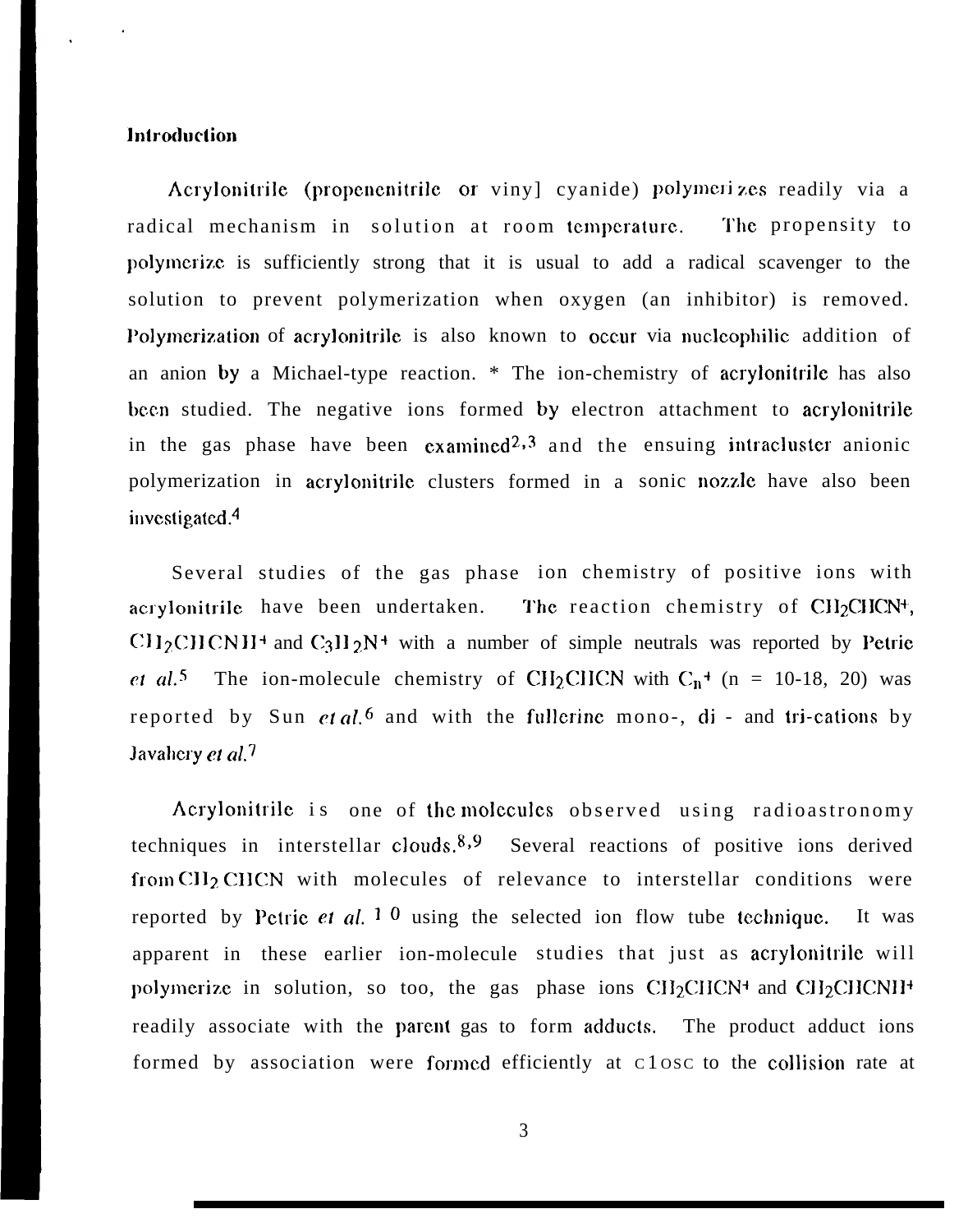flow tube pressures of  $0.3$  Torr of helium.<sup>5</sup> Efficient association signifies relatively long-lived association complexes which may be stabilized by collision with the bath gas in the flow tube or planetary ionospheric environment (e.g. in Titan's nitrogen atmosphere). in the interstellar cloud environment, stabilization by photon emission is a more likely outcome. It is of interest therefore, to examine further the nature of the association process.

We have previously conducted low pressure-high pressure investigations of several associating systems using the combined techniques of icm cyclotron resonance (1 CR) and selected ion flow tube  $(S11<sup>4</sup>·1<sup>2</sup>)$ . <sup>1</sup><sup>1</sup> in this study, wc extend these investigations to include association reactions of  $\text{CH}_2\text{CHCN}^+$  and  $\text{CH}_2\text{CHCN}^+$ with CH<sub>2</sub>C<sub>H</sub>CN over the wide pressure range of  $10^{-7}$  Torr to 0.3 Torr.

#### Experimental

The flow tube experiments were made using a SIFT operating at room temperature (300  $\pm$  5 K) located at the University of Canterbury and which has been described previously.<sup>15</sup> The ICR experiments were made using an ICR, which has not been described before, located at Canterbury University. This ICR is similar in principle and design to the ICR at the Jet Propulsion 1.aboratory  $(I Pl.)$  which has been described elsewhere.<sup>12,16</sup> McMahan-Beauchamp type cell design 17 with separate trapping plates in the source and resonance regions. The only significant difference between the ICR at Canterbury and the instrument at JPI. is that the Canterbury instrument has anine inch electromagnet with a two inch gap between the pole faces. The cell was operated in both trapped and drift modes of operation and all measurements were made with a magnetic field of  $1.3$  T. The instrument utilizes a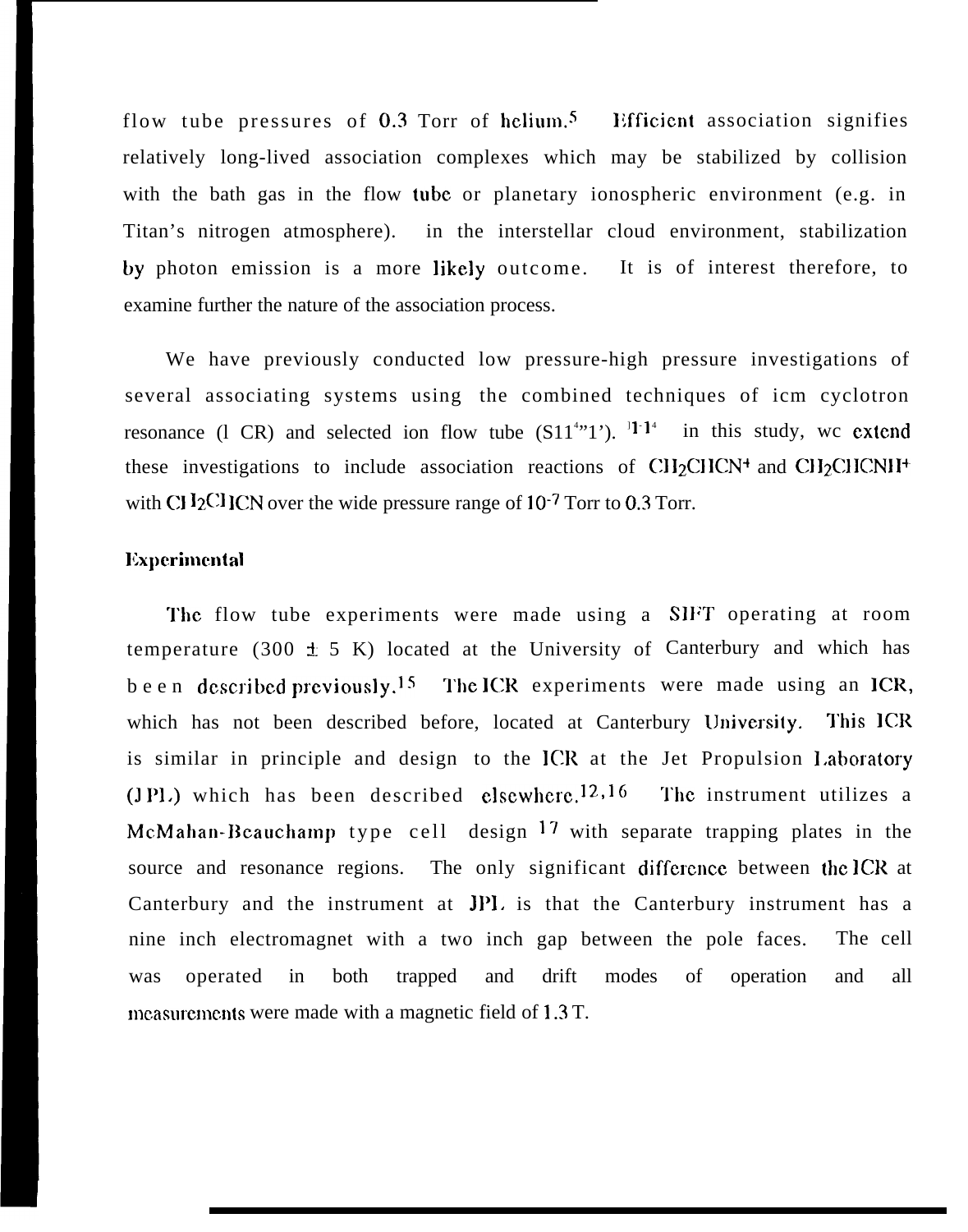A trace of the radical inhibitor 4-methoxyphenol was added to the acrylonitrile to prevent its polymerization in the absence of oxygen.

#### **Results and Discussion**

in many ion-molecule systems where association reactions occur, significant differences in rate coefficients and product distributions ate found between low pressure (ICR) and higher pressure (SIFT) techniques. Quite often, the nature of the reaction is different in different pressure regimes. This is particularly apparent when the system undergoing association has a tertiary reaction rate >1  $x 1 0^{-26}$  cm<sup>6</sup>/sec.

# CH<sub>2</sub>CHCN<sup>+</sup> -t CH<sub>2</sub>CHCN

At low pressure, the ICR investigation showed the bimolecular Reaction(1)

$$
CH_2Cl ICN^+ + CI I_2CI ICN \longrightarrow CH_2CIICNI I^+ + CS112, N
$$
 (1)

occurring with a rate coefficient k = 2.5 x 10<sup>-9</sup> cm<sup>3</sup> s-1  $\pm$ 10% and CH<sub>2</sub>CHCNH<sup>+</sup> was the only ion product found. The reaction was studied in both trapped and drift mode of operation of the ICR cell over the pressure range  $8 \times 10^{-7}$  Torr to 3 x  $10^{-5}$  Torr of CH<sub>2</sub>CHCN with the same result from each mode of operation. The rate coefficient observed at these low pressures is slightly less than the capture rate coefficient for the reaction of  $k_{\text{coll}} = 3.6 \times 10^{-9} \text{ cm}^3 \text{ s}^{-1}$ .<sup>18</sup>

An earlier study using a S] FT reported the association adduct  $C_6H_6N_2$ <sup>+</sup> as the only product of the. reaction and the measured rate coefficient was similar to the ICR result above, viz.  $k_{SIFT} = 2.0 \times 10^{-9} \text{ cm}^3 \text{ s}^{-1}$ .<sup>5</sup> A rc-examination of this reaction in the SIFT showed two products of reaction:  $CH_2CHCNH^+$  and  $C_6H_6N_2^+$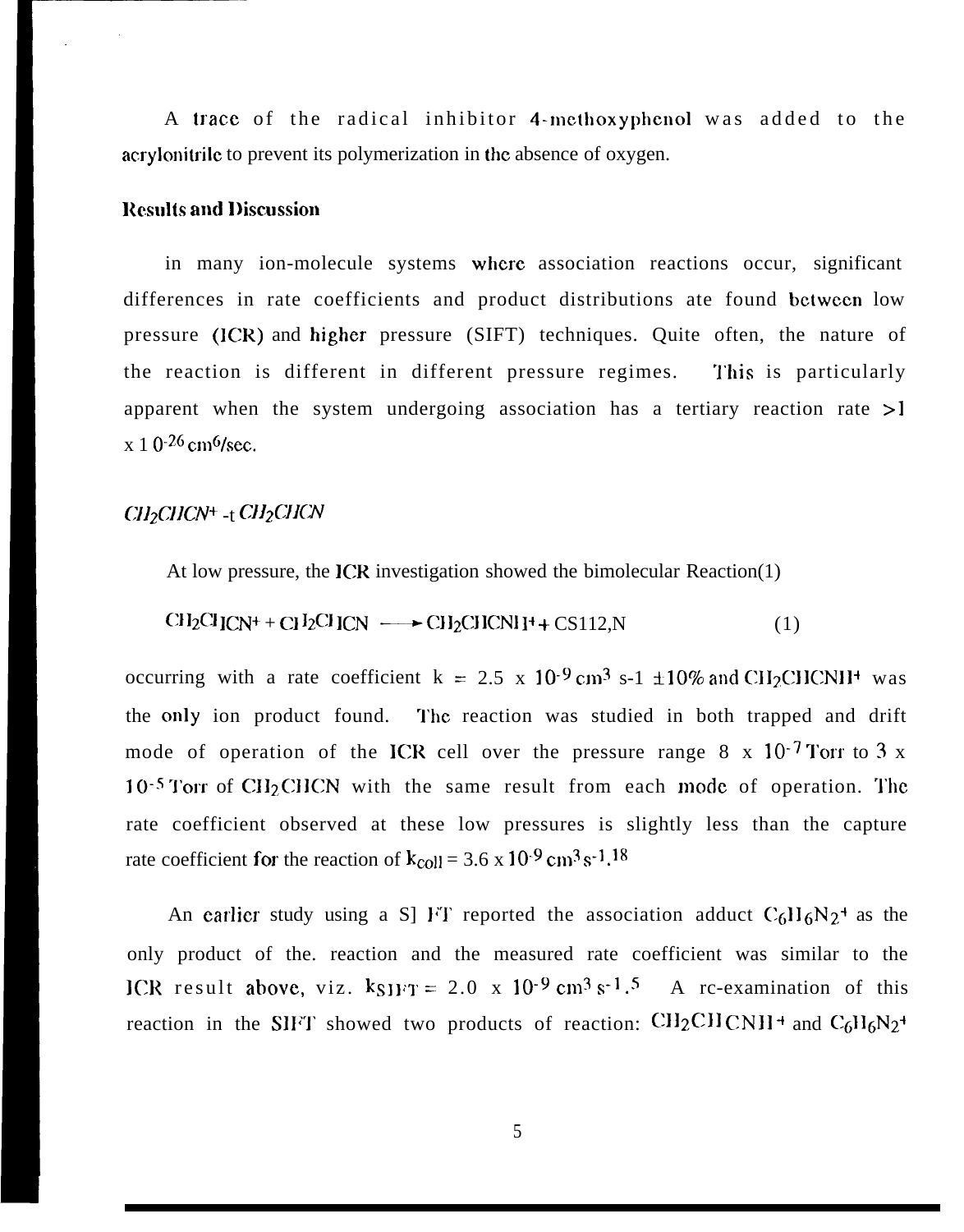$$
CI I_2CI ICN^+ + CI I_2CIICN \longrightarrow CI I_2CI ICNI I^+ -t C_3I I_2N
$$
 (2a)

$$
\rightarrow C_6H_6N_2^4 \qquad (2b)
$$

with a rate coefficient of  $k = 2.8$  X 10<sup>-9</sup> cm<sup>3</sup> s<sup>-1</sup> 315%. in the earlier measurement, the product channel  $\text{CH}_2\text{CHCNH}^+$  +  $\text{C}_3\text{H}_2\text{N}$  was discounted due to  $\text{CH}_2\text{CHCNH}$  + being present in the flow tube as an impurity ion in the injection  $[100CSS]$ . Because both ions, CH<sub>2</sub>CHCN<sup>+</sup> and CH<sub>2</sub>CHCNH<sup>+</sup>, are injected together, it was not possible to obtain an accurate measure of the branching ratio of reaction (2) in both the present and previous studies. From the known mass discrimination of the instrument and the relative magnitude of the mass peak corresponding to  $C_6H_6N_2^+$ , we estimate reaction (2b) represents  $\geq 60\%$  of reactive collisions. This uncertainty is a consequence of the presence of  $CH<sub>2</sub>CHCNH<sup>+</sup>$  in the flow tube, from sources other than Reaction (2a)

What do these observations tell us about the lifetime of the  $(C_6H_6N_2^+)^*$ complex? As no collision-stabilized product is observed in the ICR, the mean lifetime of the complex,  $\tau (C_6H_6N_2^{\dagger})^*$ , is much lcss than the time between collisions at  $3 \times 10^{-5}$ . Torr of CH<sub>2</sub>CHCN: i.e.  $\tau \ll 430 \,\mu s$ . Furthermore, in the ICR approximately 30% of all collisions undergo unimolecular dissociation back to reactants since the measured rate coefficient of  $k = 2.5 \times 10^{-9}$  cm<sup>3</sup> s 1 is about Writing the sequence of reactions that occur in this 70% of the collision rate. system in their general form, we have:

$$
A^+ + B \qquad \underset{k,}{\underbrace{\longrightarrow}} \qquad (AB^+)^* \tag{3}
$$

$$
(AB^+)^* \qquad \xrightarrow{k-2} \qquad C^+ + D \tag{4}
$$

$$
(AB^+)^* \qquad k \to \qquad AB^+ + hv \tag{5}
$$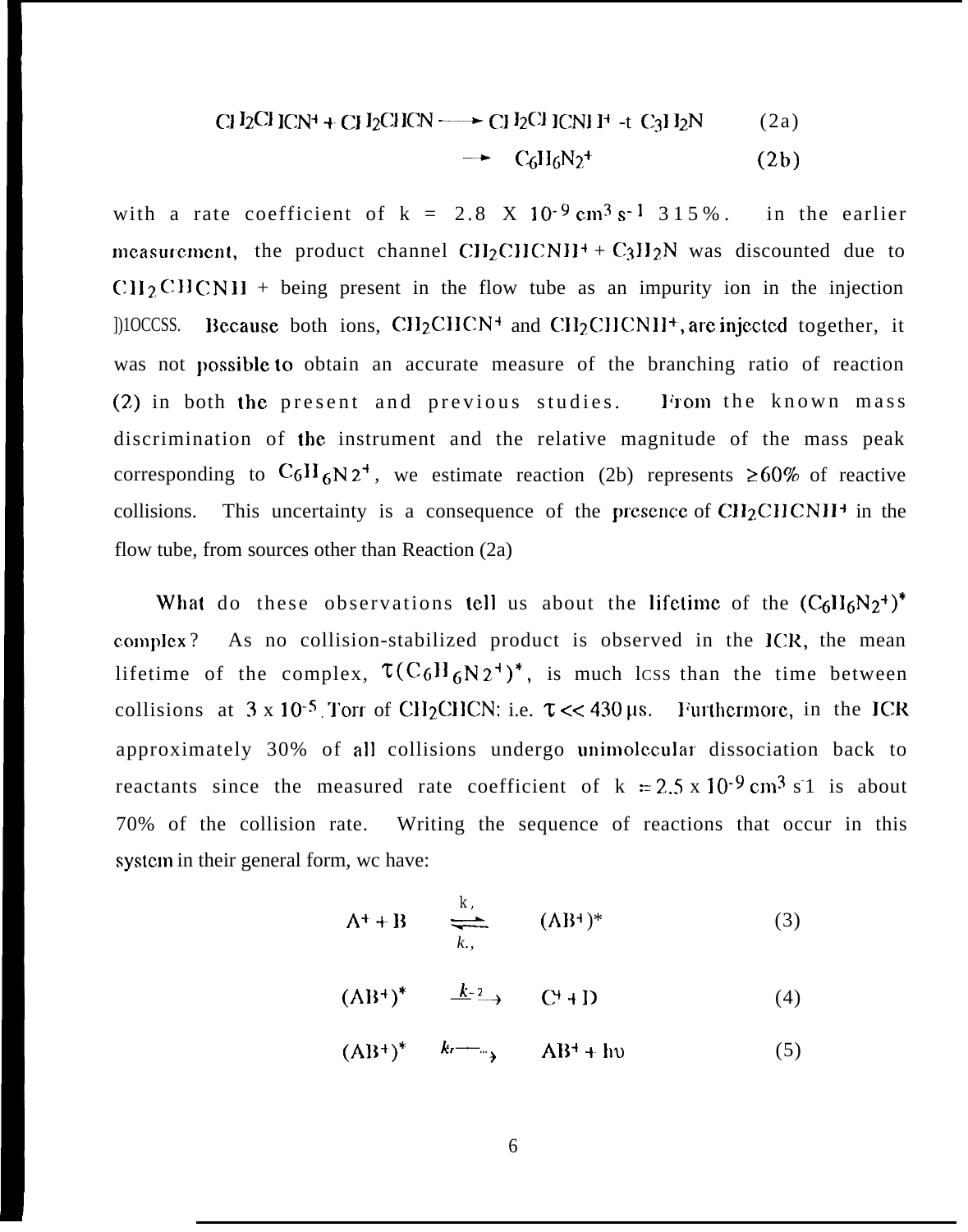$$
(\mathbf{AB}^+)^* + \mathbf{M} \cdot \xrightarrow{\beta k_{coll}} \mathbf{AB}^+ + \mathbf{M} \tag{6}
$$

In the Cl I<sub>2</sub>CHCN<sup>+</sup>/CH<sub>2</sub>CHCN system in the ICR, reaction (5) is too slow to compcte with reactions (3) and (4).

The behavior exhibited by this reaction is very similar to that displayed by the CH<sub>3</sub>+/CH<sub>2</sub>CHCN association system discussed recently<sup>19</sup> where no association product was observed in the ICR at pressures of 1 x 10<sup>-4</sup> Torr but which exhibited a collision rate coefficient for bimolecular reaction. in the SIFT, both  $\text{CH}_3$ <sup>+</sup> and CH<sub>2</sub>CH<sub>CN</sub>+ yielded the association adduct as the main product of their reaction with acrylonitrile.

Listimates for the rate coefficients k. 1, k-2 and the function  $\beta^* \tau$  for  $(AB^+)^*$  are obtained by fitting the model expressed in equations (3) through (6) to the experimental data. The observed ICR bimolecular rate coefficient  $k_2$ obs is defined  $by<sup>12</sup>$ 

$$
k_2^{obs} = k_f(k_{-2} + \beta k_{coll}[M])/(k_{-1} + k_{-2} + \beta k_{coll}[M])
$$
 (7)

where the coefficient  $\beta$  is a number between O and 1 that gives a measure of the efficiency of stabilization of  $(AB^+)^*$  by the bath gas. With the assumptions:  $k_f =$  $k_{S1FT}$  = 2.8 x 10<sup>-9</sup> cm<sup>3</sup> s<sup>-1</sup>; the branching ratio for association in the SIFT  $\geq 60\%$ association (Reaction (2b));  $\beta k_{\text{coll}} = 3.2 \times 10^{-9} \text{ cm}^3 \text{ s-1}$  and equating the rates at the cross over points between bimolecular and termolecular kinetics as described elsewhere,<sup>19</sup> w c obtain the results summarized in Table 1. The fit of the mode] to the ICR and SIFT experimental data is shown in Figure 1.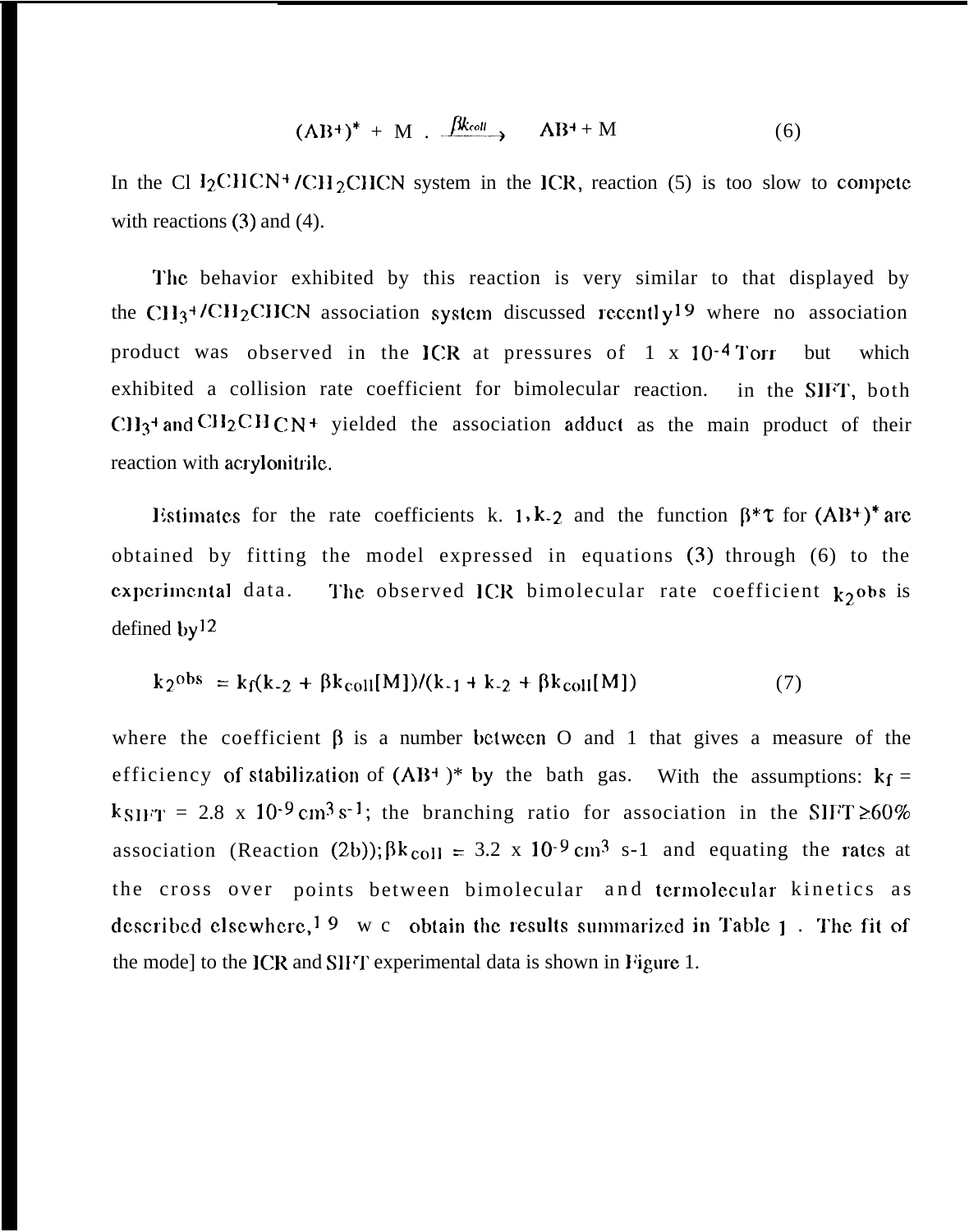### $CH_2CHCNI^+ + CH_2CHCN$

A pressure dcpcndcnt reaction was observed in the lCR instrument for this reaction corresponding to collisional stabilization of the  $[(CH_2CHCN)_2]$ <sup>+</sup>  $]$ <sup>\*</sup> complex to yield the proton-bound dimcr.

$$
CH2CI1CN1H+ + CH2CHCN + M --- (C1Cl@ICN)211+ + M
$$
 (8)

The termolecular rate coefficient we observe for this process is  $k_3 = 1,2$  x  $10^{-23}$  cm<sup>6</sup> s<sup>-1</sup> (M = CH<sub>2</sub>CHCN) and k<sub>3</sub> = 1.5 x 10<sup>-24</sup> cm<sup>6</sup> s<sup>-1</sup> (M = He).

in the SIFT, as in the ICR instrument, only one reaction product,  $(CH_2CHCN)_2H^+$ , was formed with a rate coefficient k  $\ge 1.3 \times 10^{-9}$  cm<sup>3</sup> s<sup>-1</sup>. The lower limit on this rate coefficient is a consequence of the fact that some CH ?, Cl] CN <sup>+</sup> was injected into the flow tube with the reactant ion CH<sub>2</sub>CHCNII<sup>+</sup>. In the SIFT the rate of reaction is determined by the rate of decrease of  $CH_2CICNI^+$ with CH<sub>2</sub> CHCN flow and because CH<sub>2</sub> CHCNII<sup>+</sup> is formed from CH<sub>2</sub> CHCN<sup>+</sup> via in reaction (2a), then the rate of removal of CH<sub>2</sub>CHC N H + represents a lower limit on] y. We expect the true rate coefficient of reaction  $(8)$  in the SIFT to be closer to the capture rate coefficient of  $3.6 \times 10^{-9}$  cm<sup>3</sup> s<sup>-1</sup>, 18

The measurement of the rate coefficient for termolecular association in the ICR allows us to place constraints on the lifetime  $\tau$  of the complex  $(C_6H_7N^+)$ \* with respect to unimolecular dissociation. Using the scheme shown in reactions (3) through (6) as discussed previously and assuming  $k_f \approx 3.6 \times 10^{-9} \text{ cm}^3 \text{ s}^{-1}$ , then the lesults summarized in 'l'able 1 rcprcscnt the best fit of the model to the experimental data.  $\beta^* \tau$ [(CH<sub>2</sub>CHCN)  $2H^+$ ]<sup>\*</sup> lies in the range 0.4 ps to 14 ps. The comparison bctwem the model and the data is shown in Figure 2,

A summary of the cxpcrimcntal results is given in Table 2.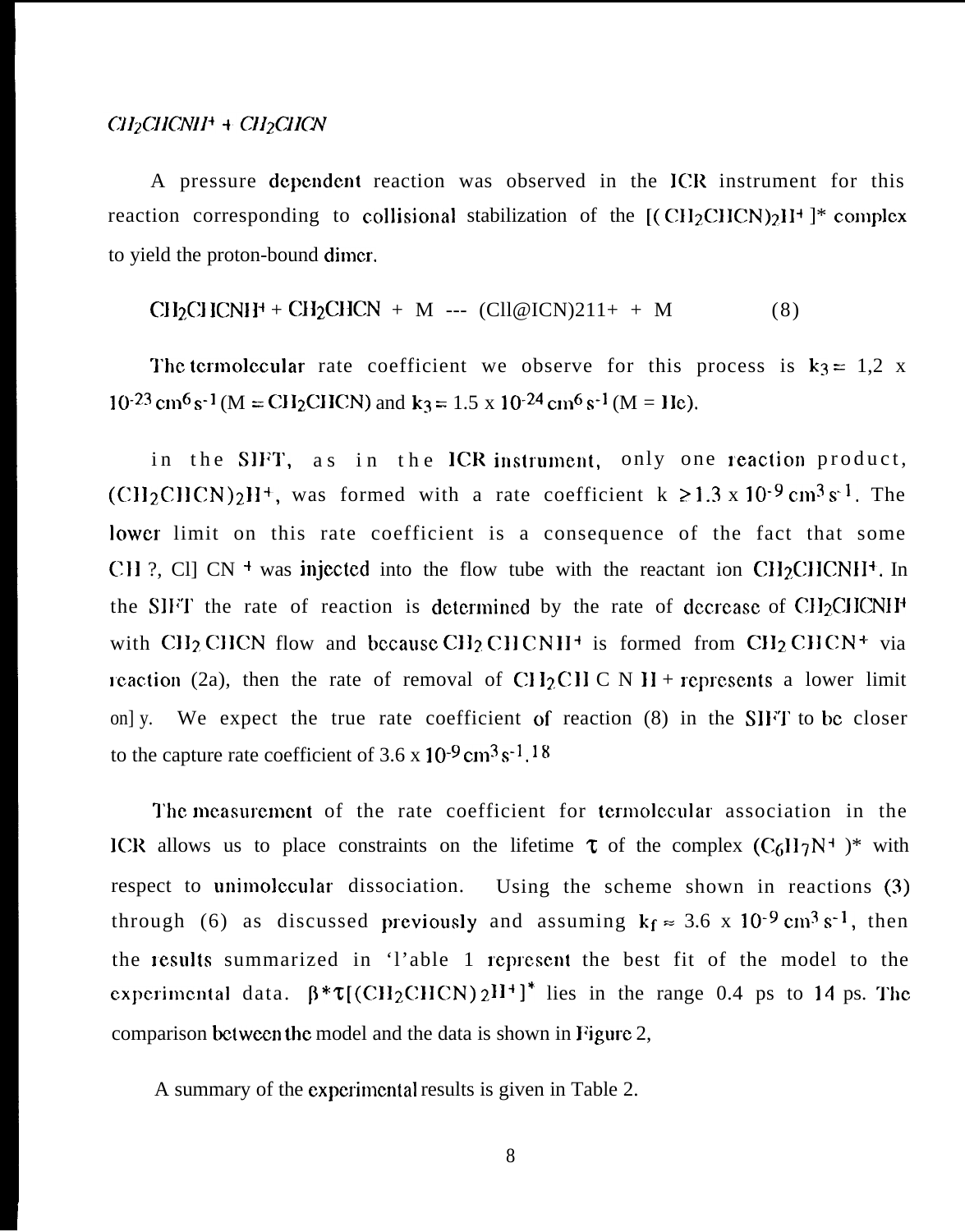## *Collision Efficiency*  $\beta$  *and Lifetime*  $\tau$

The values of  $k_3$  measured in the ICR for M = He and M = CH<sub>2</sub>CHCN enable the relative efficiencies for collisional stabilization of  $(C_3H_7N_2^+)^*$  by a helium bath gas compared to CH<sub>2</sub>CHCN, to be found such that  $\beta$ He/ $\beta$ CH<sub>2</sub>CHCN = 0.66. This value is unexpectedly large but follows the trend that complexes formed with molecules having large dipole moments appear to give larger  $\beta_{\text{He}}/\beta_{\text{PG}}$  (1'G = parent gas) ratios than complexes with molecules without dipole moments. Values of  $\beta_{He}/\beta_{PG}$  ratios found in other systems lie mainly in the range 0.2 -0.4. 12-14, 19-21 Why the ratio should be so large in this system is not clear. More data in similar systems needs to be obtained before any trends can be firmly established.

The *absolute* value for  $\beta$ , as opposed to the *relative*  $\beta$  value ( $\beta$ H<sub>c</sub>/ $\beta$ CH<sub>2</sub>CHCN) deduced here, is significantly less than unity because weak collisions with the bath gas occur.<sup>22</sup> Values of  $\beta$ PG - 0.1 have been found for collisions of  $(AB^+)^*$ with parent gas molecules in systems where bimolecular channels compete with collisional stabilization.<sup>22</sup> Similar competition occurs with the  $\text{CI}1_2\text{CI}1\text{CN}+$ /CH $_2\text{CI}1\text{CN}$  system, but not with CH $_2\text{CI}1\text{CN}$ H $_2\text{CI}1\text{CN}$ .

In the present experiments, it is not possible to obtain a value for  $\tau(AB^+)^*$ independently of  $\beta$ . However assuming  $\beta$  - 0.1 for the CH<sub>2</sub>CHCNH<sup>+</sup>/CH<sub>2</sub>CHCN association, then the mean lifetime 'C  $(C_6H_6N_2^+)^*$  - 16 µs. Slightly larger values of  $\beta$  arc to be expected in systems such as CH<sub>2</sub>CHCNII+/CH<sub>2</sub>CHCN because of the absence of other channels competing with collisional stabilization for depletion of  $(AB^+)^*$ .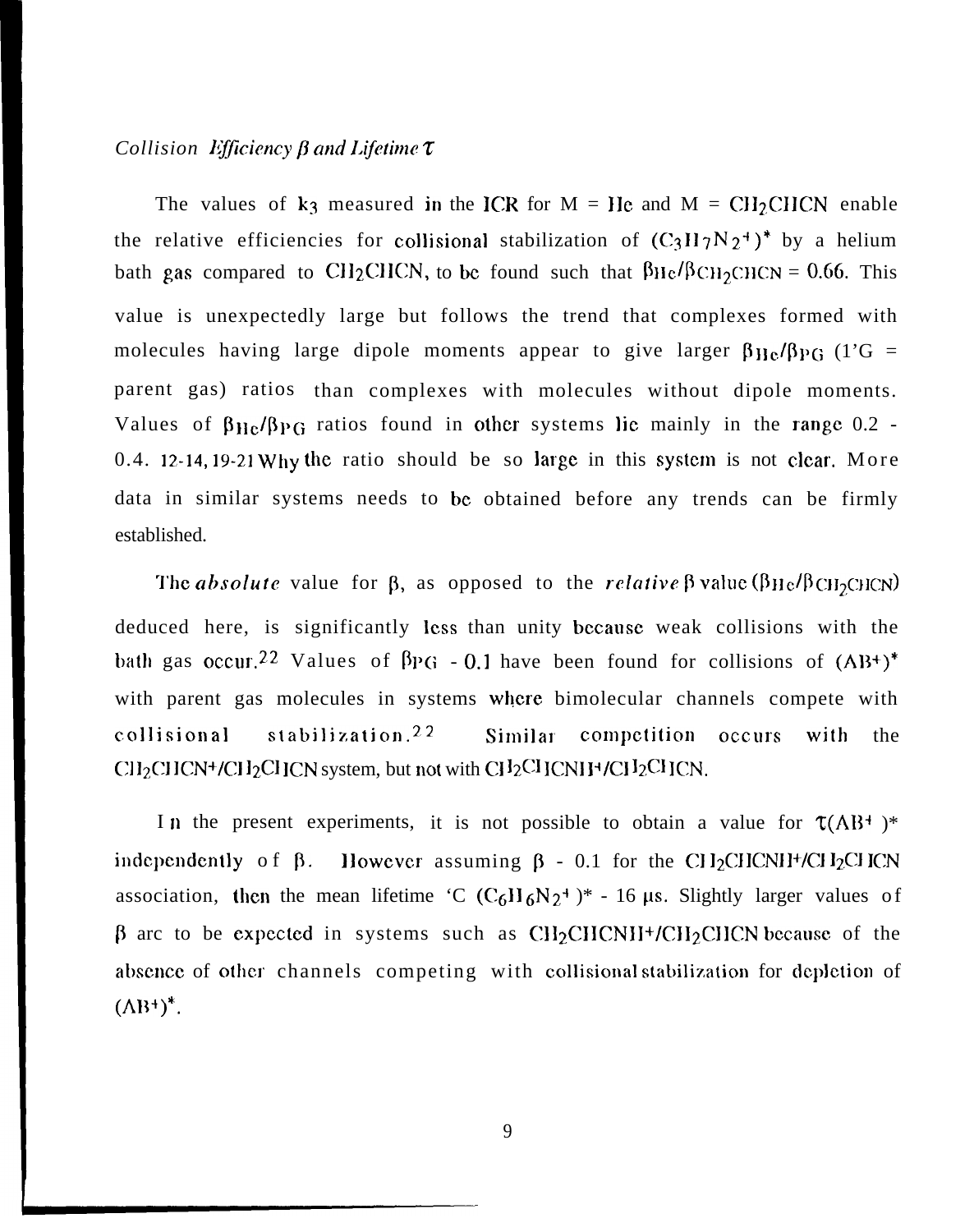#### Conclusions

There is a competition in each collision complex between dissociation and stabilization. The dissociation can be back to reactants or on to products that are different from the reactants. The stabilization of  $(AB^*)^*$  can be by either by radiative energy loss or by a loss to the bath gases by a collision process. In the systems that have been studied both here and elsewhere there are examples that exhibit both forms of stabilization. There are also examples of the domination of each process and also examples of various combinations of them,

i.e. ICR and SIFT, requires that either (1) the collision complex have a lifetime Observation of stabilization of the complex in the present instrumentation, long enough to allow collisions with the bath gases before dissociation occurs or (2) the radiative lifetime of the collision complex be of the same order of magnitude or shorter than the collision complexes lifetime,  $\tau (AB^+)^*$ .

'J'hc literature suggests that competition between dissociation to reactants  $(k, 1)$  or dissociation on to products  $(k, 2)$  is determined by the energy barrier in the product channel.zz~z~ As this energy barrier approaches the energy of the reactants, the product channel dissociation rate becomes smaller and eventually becomes much smaller than the dissociation rate back to reactants. This barrier results from the fact that to get to a place on the energy surface of the reaction corresponding to product formation, some rearrangement of the atoms or bonding from that of the reactants must occur. Any rcarrangcmcnt is generally associated with a higher energy transition state, thus forming a barrier toward dissociation on to products. An exception to this would be a charge transfer reaction.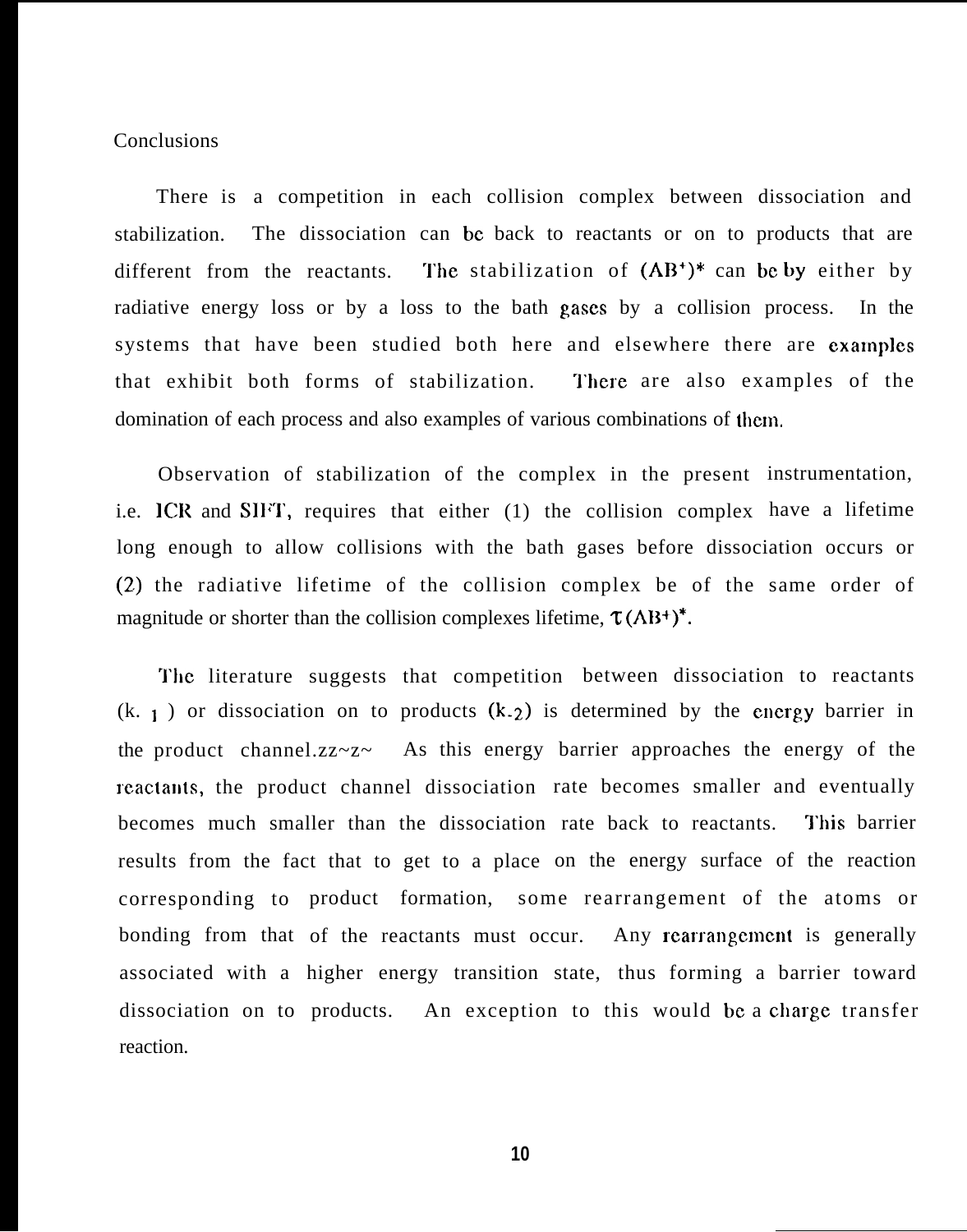The competition between dissociation of the collision complex and stabilization of the collision complex seems largely dependent on the lifetime of the collision complex. The longer the complex lives, the greater the chances that a stabilizing collision will occur or a stabilizing photon will be emitted. Our only absolute stabilizing efficiency measurement gives a  $\beta$  of 0.093.12 With only one data point it is very difficult to determine how the collision efficiency is affected by either the nature of the collision complex or by the nature of the third body. Many studies have provided evidence of the relative efficiency of different bath gases in stabilizing the complex.

It is not believed that the collision efficiency will change much during the initial stabilization process. A collision complex formed from reactants at thermal cncrgics will have, on average, several hundredths of an CV of internal energy above the dissociation limit toward the reactant channel. If this energy is removed, then the rate of dissociation of the collision complex back to reactants will be ~-educed to nearly zero. This small amount of internal energy is about the amount that can be removed in a few stabilizing collision with the bath gases<sup>22</sup> and also the size expected for one photon of a low frequency bending mode quanta. photons required to stabilize the collision complex from dissociating back towards the reactants will not be sufficient to stabilize it from dissociation to Thus the minimum number of collisions or emitted. products in cases where the barrier to product formation is less than the reactant energy. After one or two collisions or one photon emitted, there will still remain a competition between dissociation on toward products and stabilization. complex is below the barrier in the product channel. While the stabilizing efficiency (or the average energy removal) will remain fairly constant during competition will continue until the energy of the collision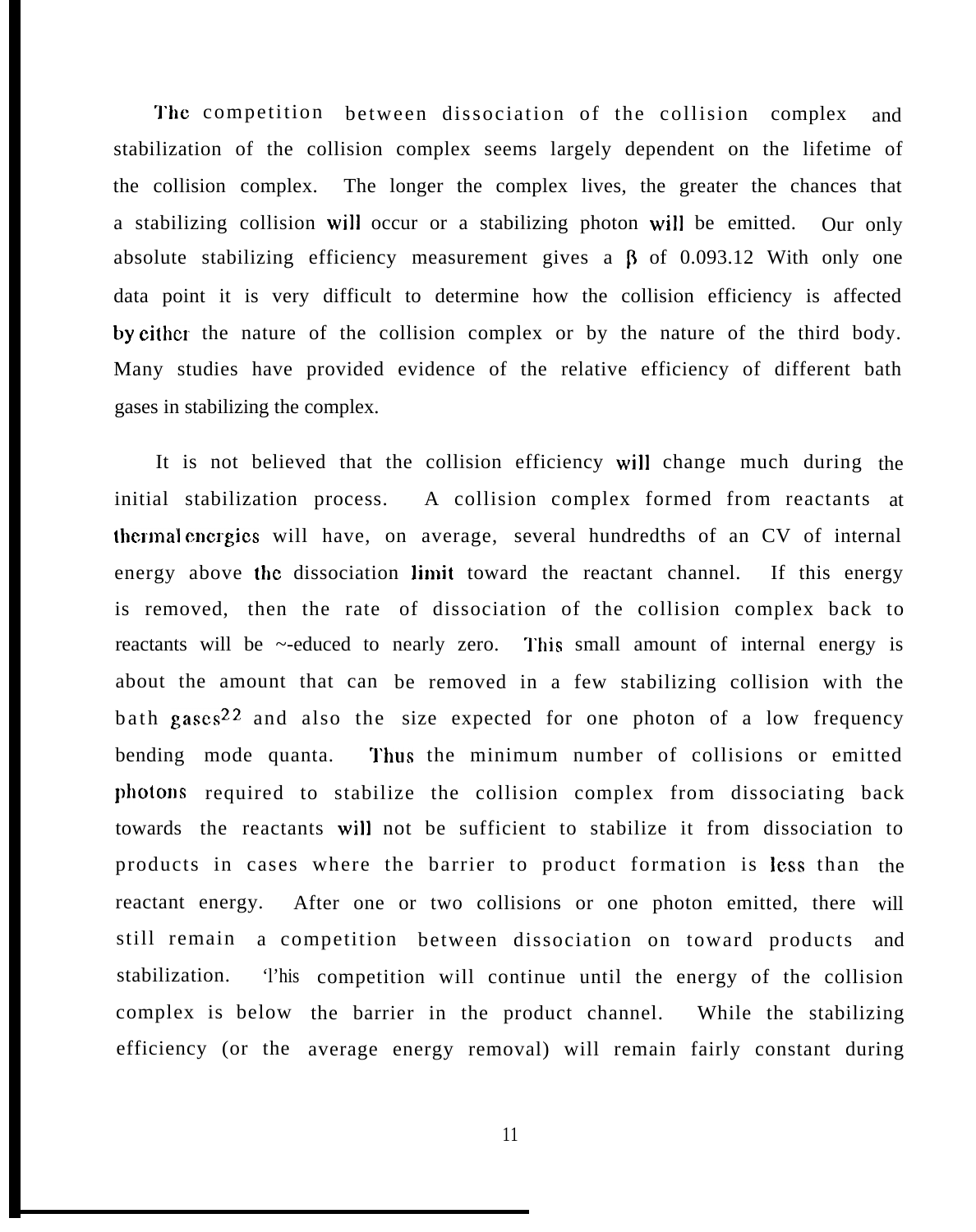[his competition, the rate of dissociation toward products will be reduced as the barrier energy is approached. The present numerical model of association dots not include this property.

There is a general trend in the available data showing that the lifetime of the collision complex increases with its chemical complexity as predicted by statistical theories.zqszs

Since the absolute collision efficiency has been measured in only onc system, the data we have presented cannot separate between  $\beta$  and  $\tau$ , and wc have included the lifetimes and collision efficiency as a product. We note that this  $\beta^*$ t product increases from 1.6 µs for the CH3HCN<sup>+</sup> collision complex to 13 µs for the CH<sub>3</sub>/CH<sub>3</sub>CN<sup>+</sup> collision complex. The present study falls within this range. It is generally assumed that the most important effects controlling the lifetime of the collision complex are the number of intcma] dcgrccs of freedom and the well depth. The more internal degrees of freedom, the more dispersed the internal energy of the collision complex becomes. The thinking is that by dispersing the energy, in the internal degrees of freedom, the less likely they will be ccntercd in a mode that will cause the dissociation of the complex.

Modeling of the intrarcd radiative lifetimes shows that the Ii fctime is very dependent on the dipole moment in the collision complex.zq Laboratory measurements of radiative lifetimes have been on the first fcw vibrational lcvcls and these lifetimes have been measured from  $0.7$  ms to  $>11$  1s. Correlation with known physical properties have been slow. Modeling of the process has also been with the first fcw vibrational levels at the bottom of the potential  $WC$ ], while the phenomena relating to radiative stabilization is for energies at, or above, the dissociation limit.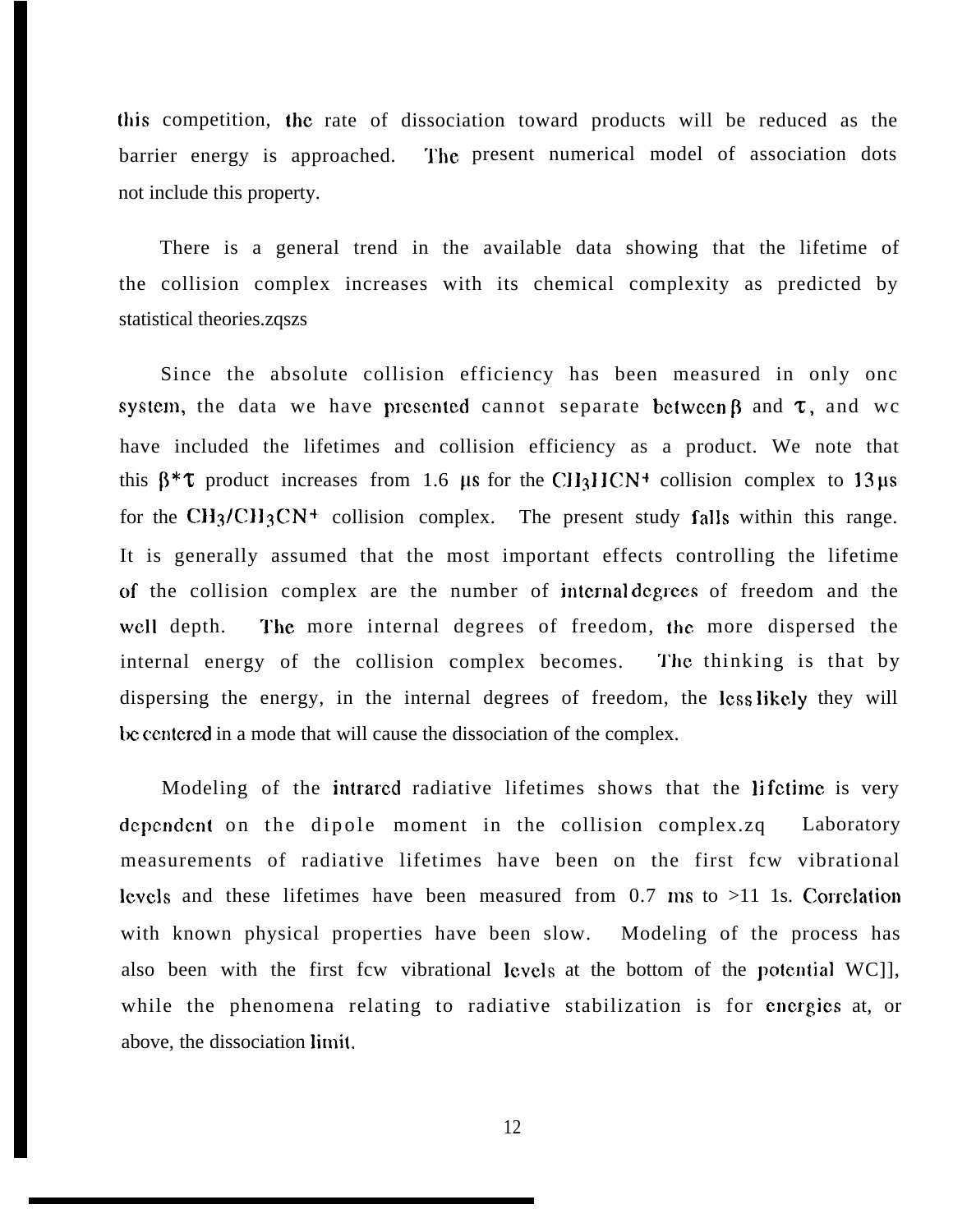Acknowledgment

The work described in this paper was carried out at the Jet Propulsion Laboratory, California Institute of Technology, under contract with the National Aeronautics and Space Administration.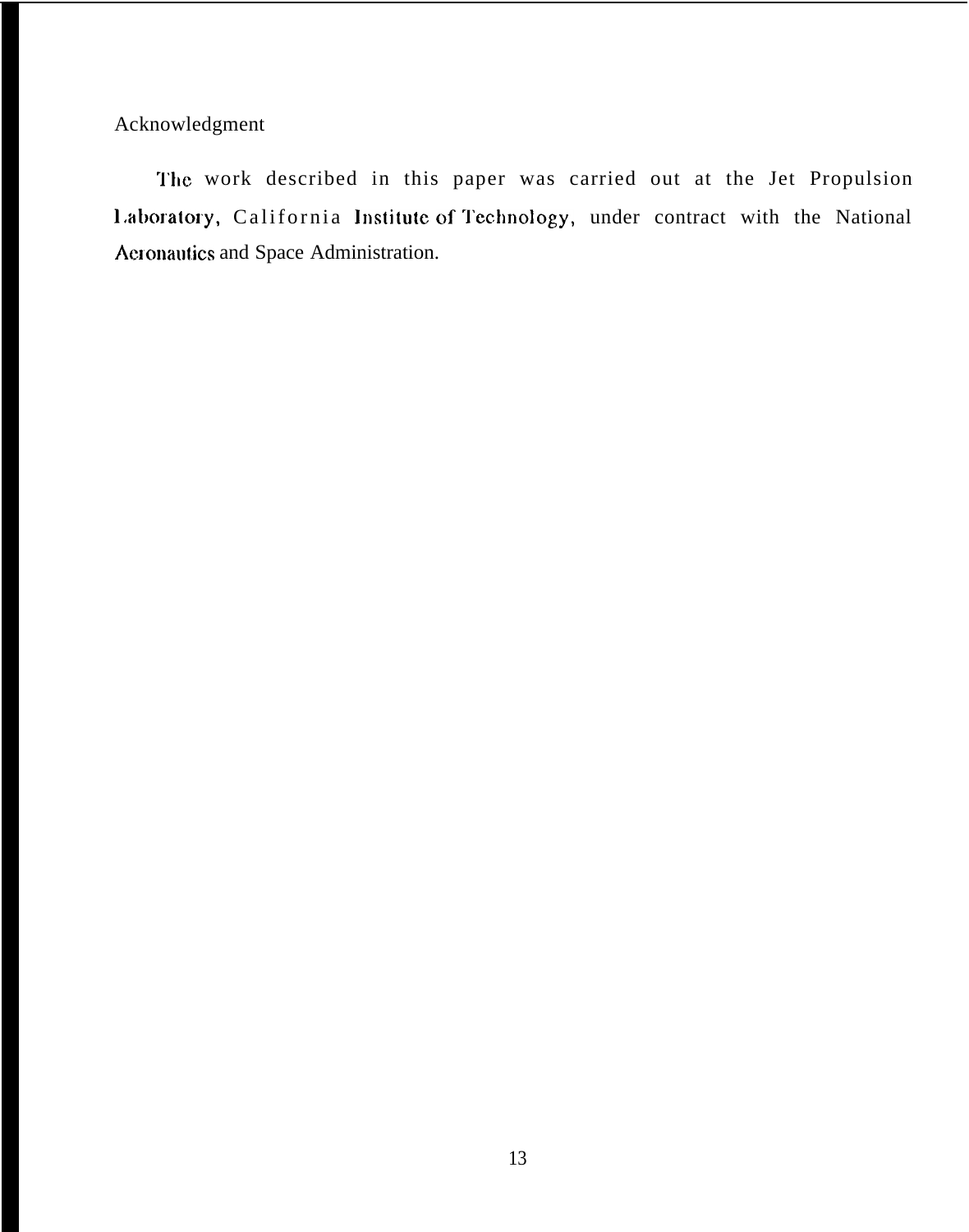### **References**

- McMurry, J. Organic Chemistry, Second Edit., Brooks/Cole Pub. Co., CA 1988, 1. p1117.
- 2. Tsuda, S.; Yokohata, A.; Umaba, T. Bull. Chem. Soc. Jpn., 1973, 46,2273.
- 3. Heni, M.; Illenberger, E. Int. J. Mass Spectrom. Ion Proc., 1986, 73, 127.
- Tsukuda, T.; Kondow, *T. J. Amer. Chem. Sot., 1994*, 116, 9555.  $\overline{4}$ .
- Petrie, S.; Chirnside, T.J.; Freeman, C.G.; McEwan, M .J. Int. J. Mass Spectrom.  $5<sub>1</sub>$ Ion Proc., 199], 107,319.
- 6. Sun, J.; Grützmacher, }1.; Lifshitz, C. J. Amer. Chem. Sm., 1993, 115, 8382.
- Javahery, G.; Petrie, S.; Wang, J.; Wince], H.; Bohme, D.K. J. Amer. Chem. Soc., 7. 1993, 115,9701.
- Gardner, F.F.; Winncwisser, G. Astrophys. J. Lett., 1975, 195, 1.127. 8.
- Matthews, H.E.; Scars, T.J. Astrophys. J., 1983,272, 149. 9.
- 10. Petrie, S.; Freeman, C. G.; McEwan, M.J. Mon. Not. R. Astron. Sot., 1992, 257, 438.
- 11. McEwan, M. J.; Denison, A.B.; Anicich, V. G.; Huntress, W. I'. Int. J. Mass Spectrom. Ion Proc., 1987, 81, 247.
- 12. McEwan, M. J.; Denisen, A.B.; Huntress, W."] '.; Snodgrass, J.; Bowers, M.T. J. Phys. (21(?)?1., 1989,93,4064.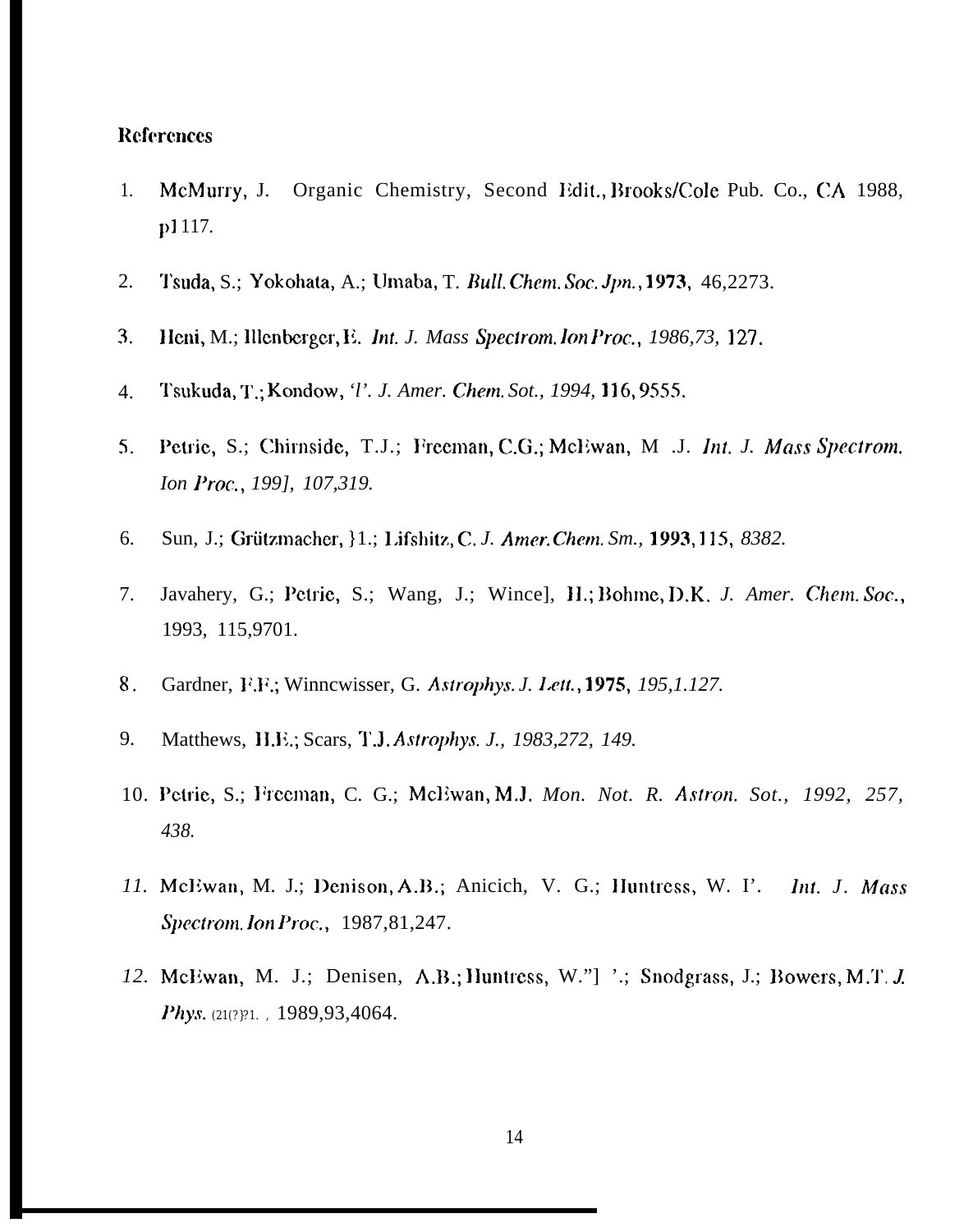- 13. Sen, A.D.; Huntress, W.T.; Anicich, V. G.; Denison, A.B.; McEwan, M.J. *J. Chem. Phys. ,1991,94,5462.*
- 14. Mcliwan, M.J.; Anicich, V.G. *J. Phys. (km.,* 1995,99, 12204.

.

- 15. McEwan, M.J. in Advances in Gas Phase Ion Chemistry. Adams, N. G.; Babcock, L.M. Eds. J.A.I. Press, Greenwich, CT, 1992, Vol. 1, p1.
- 16. Anicich, V. G.; Huntress, W.T. Jr.; McEwan, M.J. J. Phys. Chem., 1986, 90, 2446.
- 17. McMahon, 'l'.Il.; Beauchamp, J. L. Rev. Sci. Instrum., 1972,43,509.
- 18. Su, T.; Chcsnavich, W.J. *J. Chan. Phys.,* 1982,76,5183.
- 19. McEwan, M.J.; Fairley D. A.; Scott, (3.11 .1.; Anicich, V.G. J. Phys. Chem., 1996 (in press).
- 20. Kemper, P.R.; Bass, 1..M.; Bowers, M .'1'. *J. Phys. (km., 1985, 89, 1105.*
- 21. Cates, R.D.; Bowers, M.T. J. Amer. Chem. Soc., 1980, 102,3994.
- 22. Smith, S. C.; Wilson, P.F.; Sudkeaw, P.; Maclagan, R. G. A. R.; McEwan, M. J.; Anicich, V. G.; IIuntress, W.T. *J. Chem. Phys.,* 1993,98, 1944.
- 23. I lerbst, E.; *J. Chem. Phys.*, **1985**, 82, 4017; *Astrophys. J.; 1985,292,484.*
- 24. Marx, R.; Rosmus, p. in "Unimolecular and Bimolecular lon-molecule Dynamics". Eds. C-Y Ng; T. Baer; 1. Powis. John Wiley & Sons, Ncw York 1994, p253.
- 25. Dunbar, R.G. in "Unimolecular and Bimolecular lon-molcculc Dynamics". Eds. C-Y Ng; T. Baer; 1. Powis. John Wiley & Sons, Ncw York 1994, p279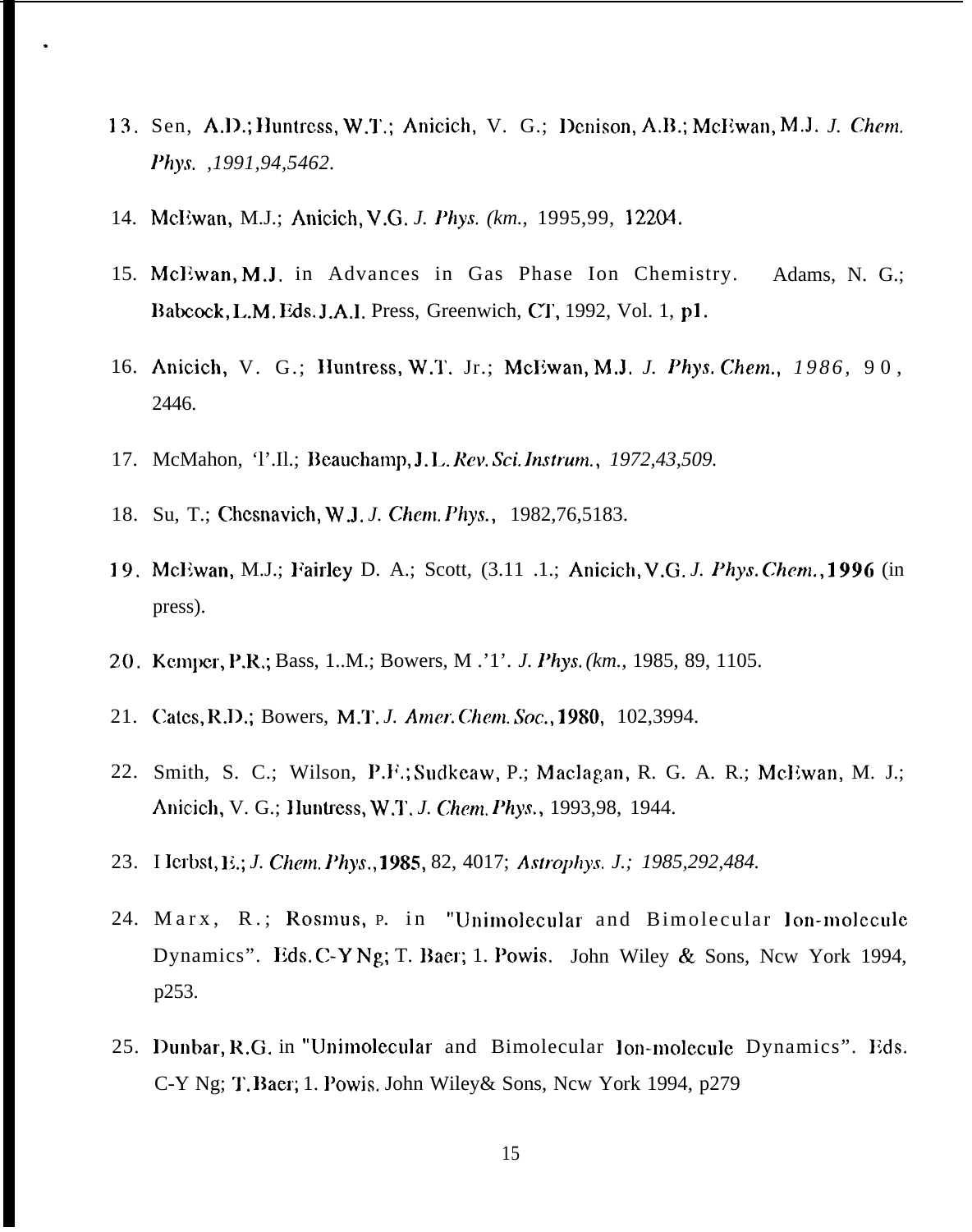Table 1. Evaluation of rate coefficients in the CH<sub>2</sub>CHCN+/CH<sub>2</sub>CHCN and the  $CH<sub>2</sub>CI$ ICNI I<sup>+</sup>/CII<sub>2</sub>CIICN reactions based on the model represented in reactions  $(3)$  through  $(6)$  (with the assumption that the branching ratio for association in the CH<sub>2</sub>CHCN<sup>+</sup>/CH<sub>2</sub>CHCN system is  $\ge$  $60\%$ ).

| Rate Coefficient                               | <b>Units</b>          | <b>CH2CHCN+/CH2CHCN</b>    | <b>CH2CHCNII+/CH2CHCN</b>      |  |  |
|------------------------------------------------|-----------------------|----------------------------|--------------------------------|--|--|
| $k_{\rm f}$                                    | $cm3$ s <sup>-1</sup> | $2.9 \times 10^{-9}$       | 3.6 x $10^{-9}$                |  |  |
| $k_{-1}/\beta$                                 | $s - 1$               | 9,000-300,000              | 850,000-460,000                |  |  |
| $k_1/\beta$                                    | $s-1$                 | < 10,000                   | <600                           |  |  |
| $k - 2/\beta$                                  | $s-1$                 | 60,000-2,000,000           | 4,300-6,000                    |  |  |
| $\beta^* \tau$                                 | $\mu s$               | $14 - 0.44$                | $1.2 - 2.1$                    |  |  |
| $k_3$ (M = He) cm <sup>6</sup> s <sup>-1</sup> |                       | $(2-0.06) \times 10^{-24}$ | 1.5 $\times$ 10 <sup>-24</sup> |  |  |

L,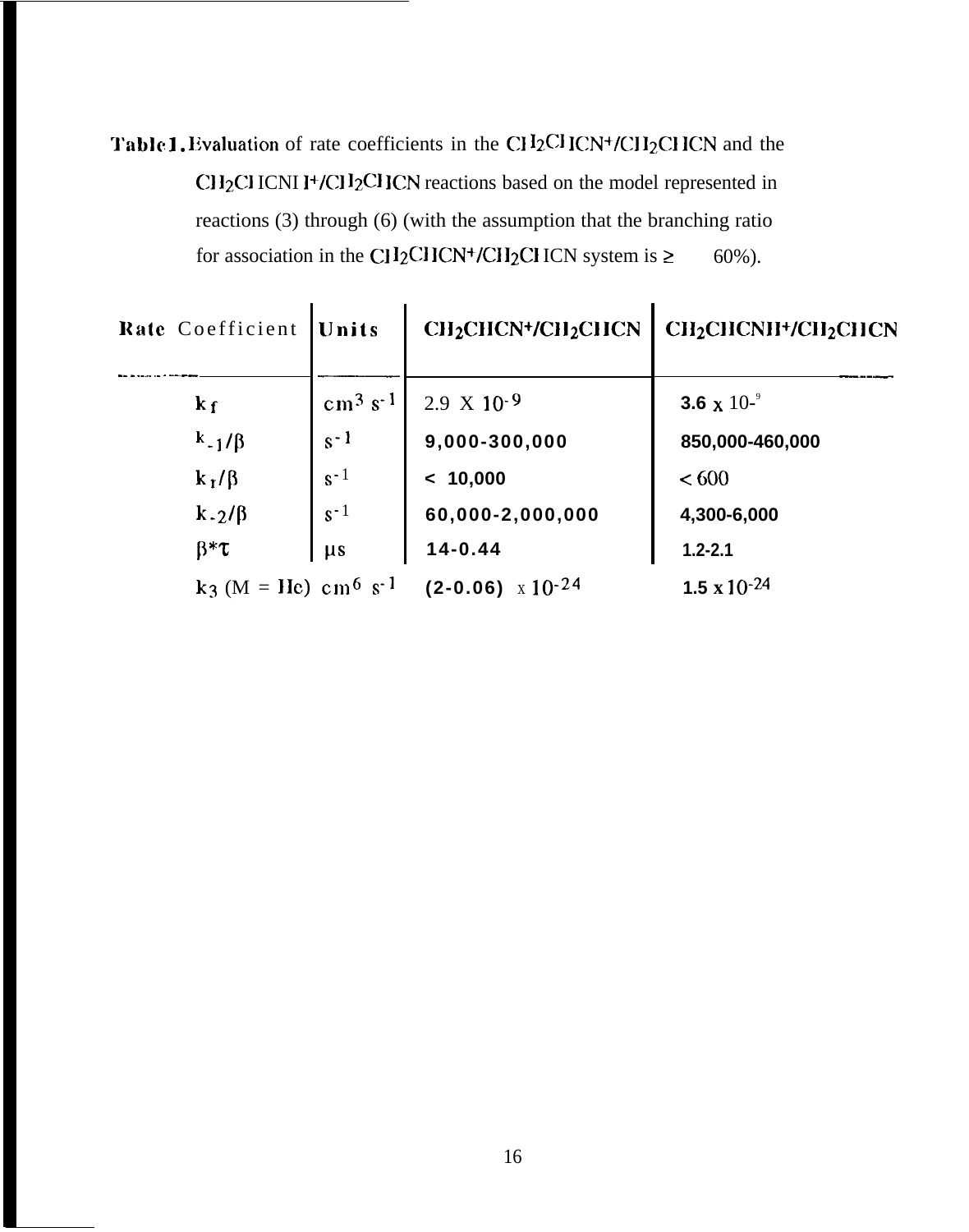Table 2 A comparison of the reactions of CH<sub>2</sub>CHCN<sup>+</sup> and CH<sub>2</sub>CHCNH<sup>+</sup> with CH<sub>2</sub>CHCN using ICR and SIFT techniques.

|                                    | ICR                       |                         |                                                       | <b>SIFT</b>               |                                          |                                                  |
|------------------------------------|---------------------------|-------------------------|-------------------------------------------------------|---------------------------|------------------------------------------|--------------------------------------------------|
| Reactant<br>Ion                    | <b>Branching</b><br>Ratio | Products                | <b>KICR</b><br>$(10^{-9} \text{cm}^3 \text{ s}^{-1})$ | <b>Branching</b><br>Ratio | Products                                 | $k$ SIFT $a$<br>$(10^{-9}$ cm3 s <sup>-1</sup> ) |
| CH <sub>2</sub> CHCN <sup>+</sup>  | 1.0                       | $CH_2CHCNH^+ + C_3H_2N$ | $2.5^{b}$                                             | $\leq 0.4$<br>$\geq 0.6$  | $CH_2CHCNH^+ + C_3H_2N$<br>$C_6H_6N_2^+$ | 2.8                                              |
| CH <sub>2</sub> CHCNH <sup>+</sup> | 1.0                       | $(CH_2CHCN)_2H^+$       | 0.092c                                                | 1.0                       | $(CH2CHCN)2H+$                           | $\geq 1.3^{d}$                                   |

- a Flow tube pressure = **0.30** Torr of helium.
- *b* At pressure P of  $P \le 3 \times 104$  Torr.
- **c** At a pressure of CH<sub>2</sub>CHCN of 3.0x 10-4 Torr. The rate coefficient is pressure dependent,  $k_3 = 1.2x$  10-23 cm<sup>6</sup> s-' (M = CH<sub>2</sub>CHCN).
- *d* See text.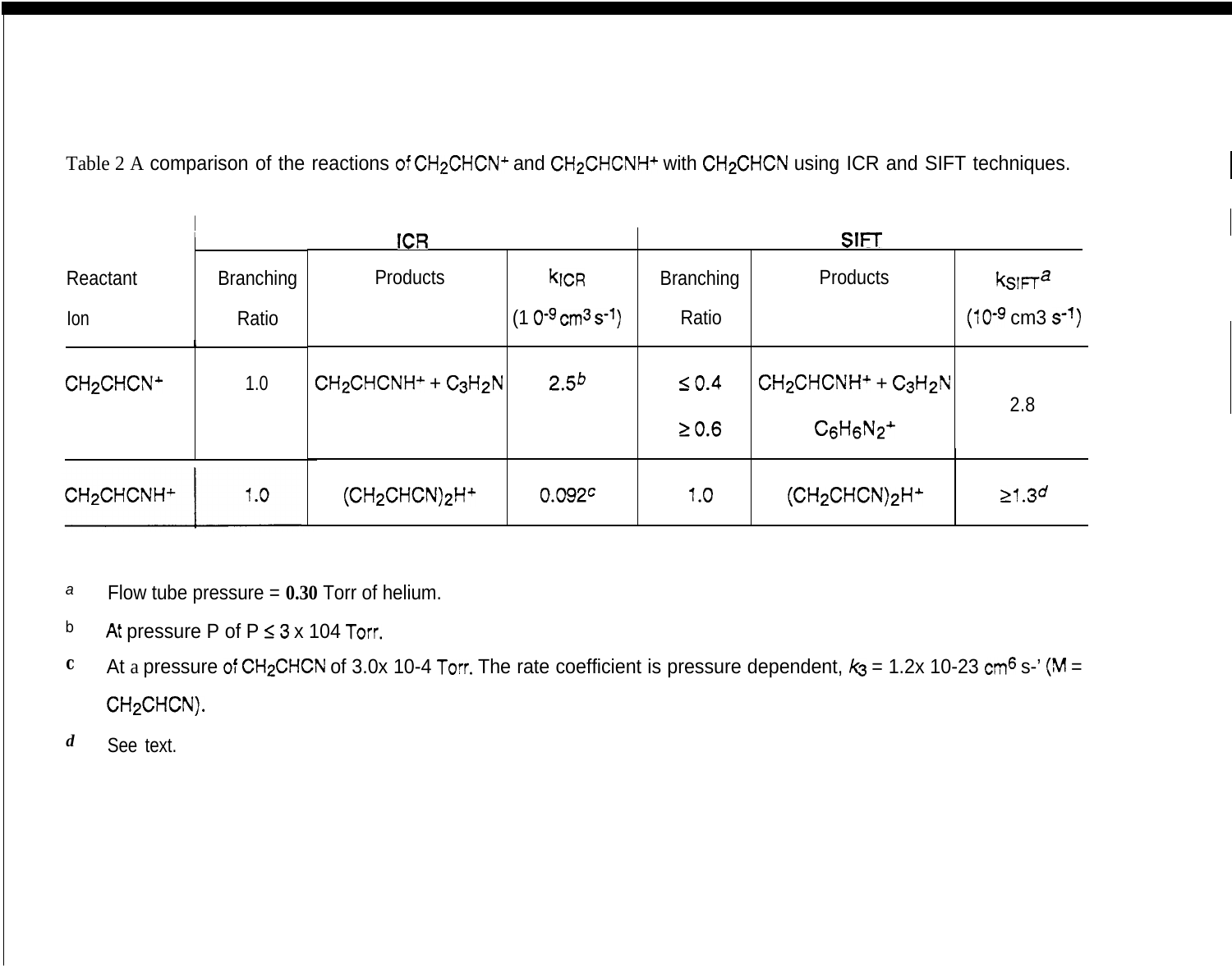## **Figure Captions**

- Figure 1. The position of crossover between second and third order kinetics for the system Cl  $I_2$ Cl ICN<sup>+</sup>/Cl  $I_2$ Cl ICN. The effective bimolecular reaction rate coefficient is plotted against the pressure of Cl  $\rm 12CI$  ICN (solid line) and helium (dashed line) as bath gases. The helium data (shown as hollow circles for termolecular kinetics and solid circles for bimolecular kinetics) represent the sum of both channels that were found in the SIFT.
- **l'igure 2.** The variation in the apparent bimolecular rate coefficient for the system  $CH_2CHCNH^+ + CH_2CHCN$  shown as a function of pressure for the two bath gases CI12C1 ICN (solid line) and helium (dashed line).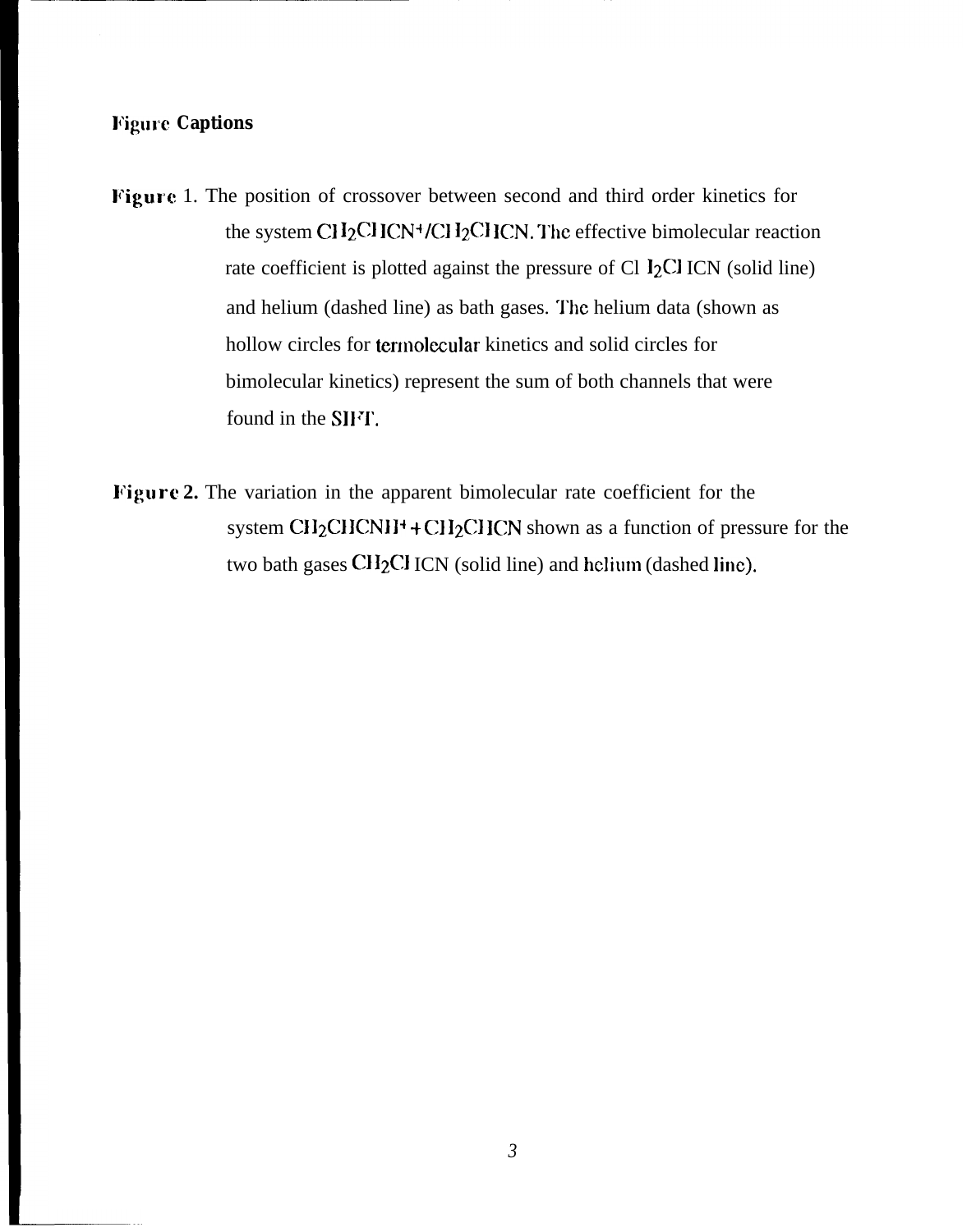

Figure 1.